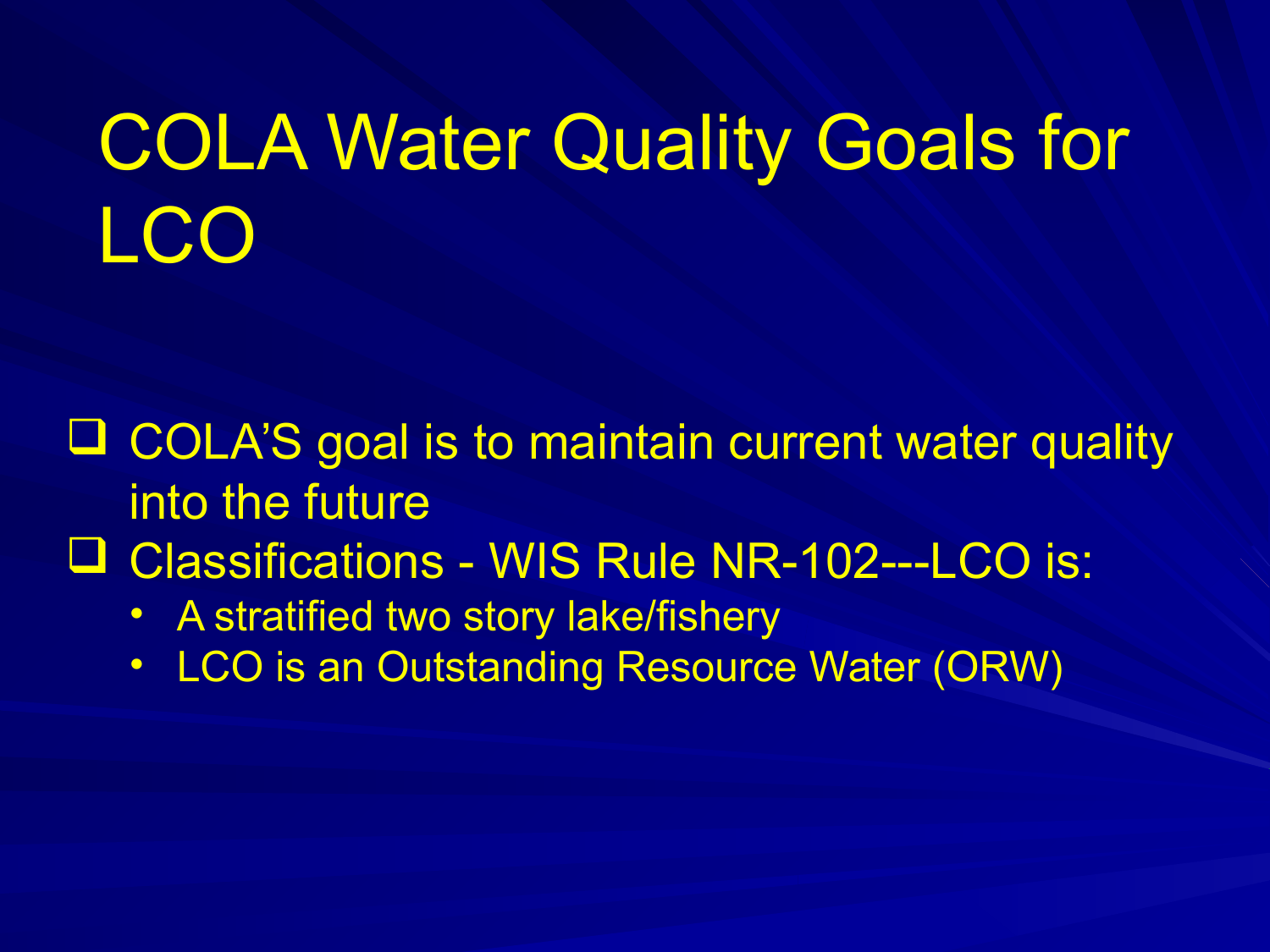COLA Water Quality Goals for LC(

 COLA will rely on anti-degradation rules and statutes to provide the legal framework to maintain current water quality and classifications

#### One lake determination

- COLA intends that applicable water quality standards, criteria, goals and classifications be equally and uniformly applied to all natural bays of LCO
- COLA will resist any efforts or interpretations that attempt to distinguish one LCO bay from another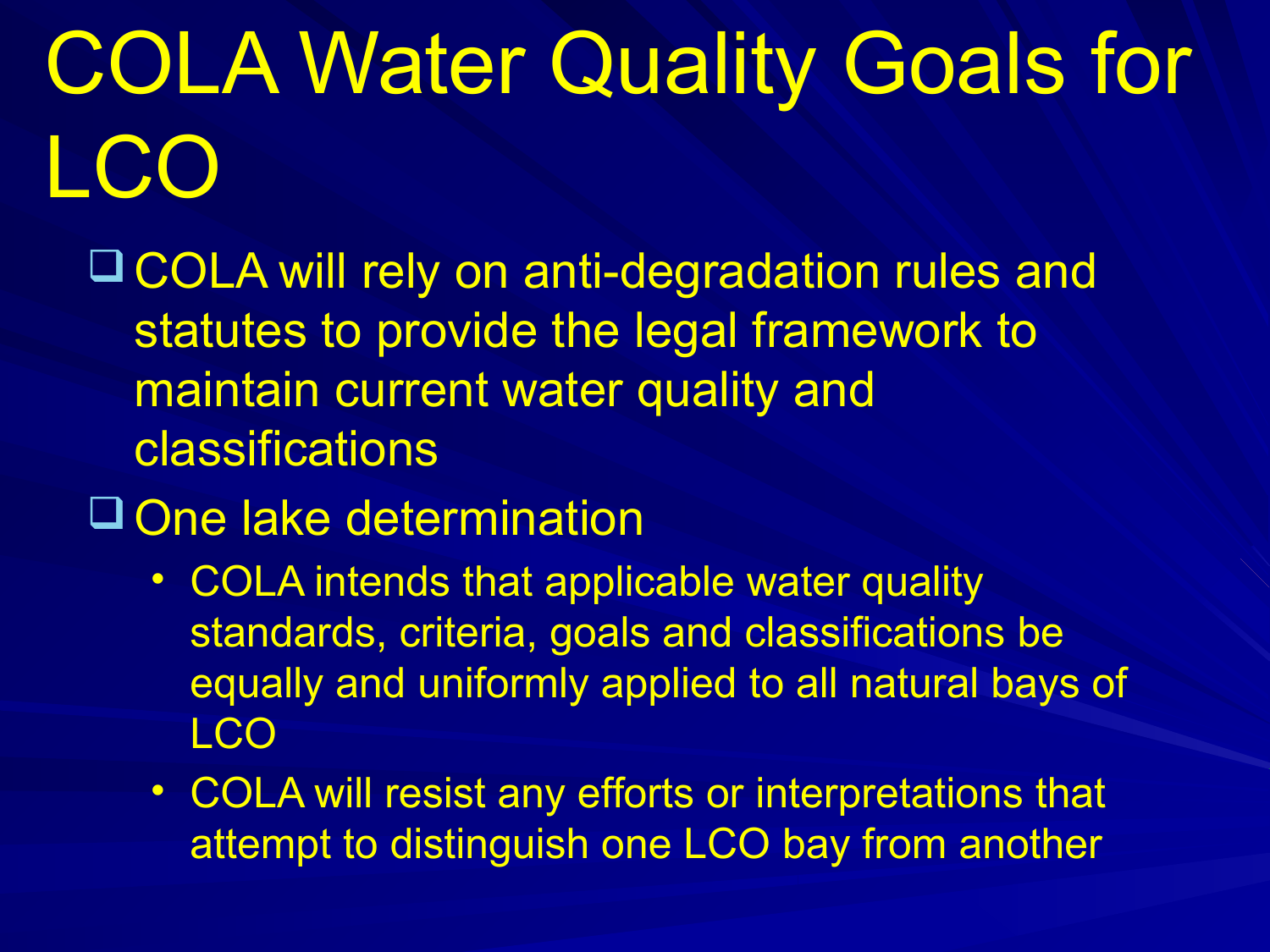# COLA Water Quality Goals for LCO

Total Phosphorus (TP)

- LCO The long term goal for TP for all natural bays of LOC is 10+/-2 parts per billion (ppb)
- Musky Bay The short term goal for TP for Musky Bay is 20 ppb to be achieved within five years (2016)
- Musky Bay The long term goal for TP for Musky Bay is 10 +/-2 ppb
- Chlorophyll-a (chl-a)
	- LCO The long term goal for chl-a for all natural bays of LCO is 2ppb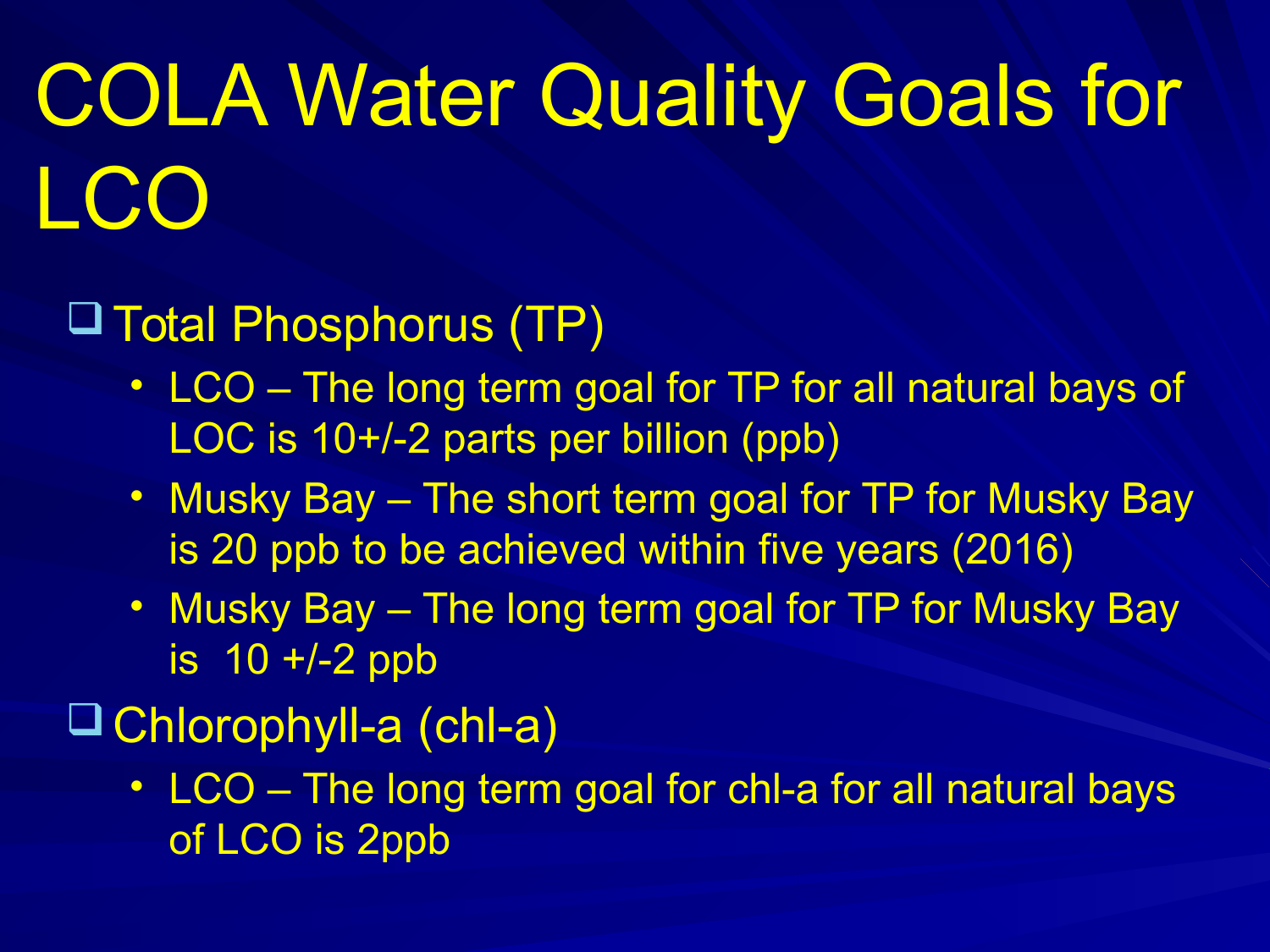## LCO Lake Management Plan

 To achieve the water goals, COLA must address the following five management areas over the coming years and decades:

> 1. Cranberry Discharge 2. Changing land use in the LCO Watershed 3. LCO Shore Land Development and buffer areas 4. Invasive Species Management 5. Lake and Stream Monitoring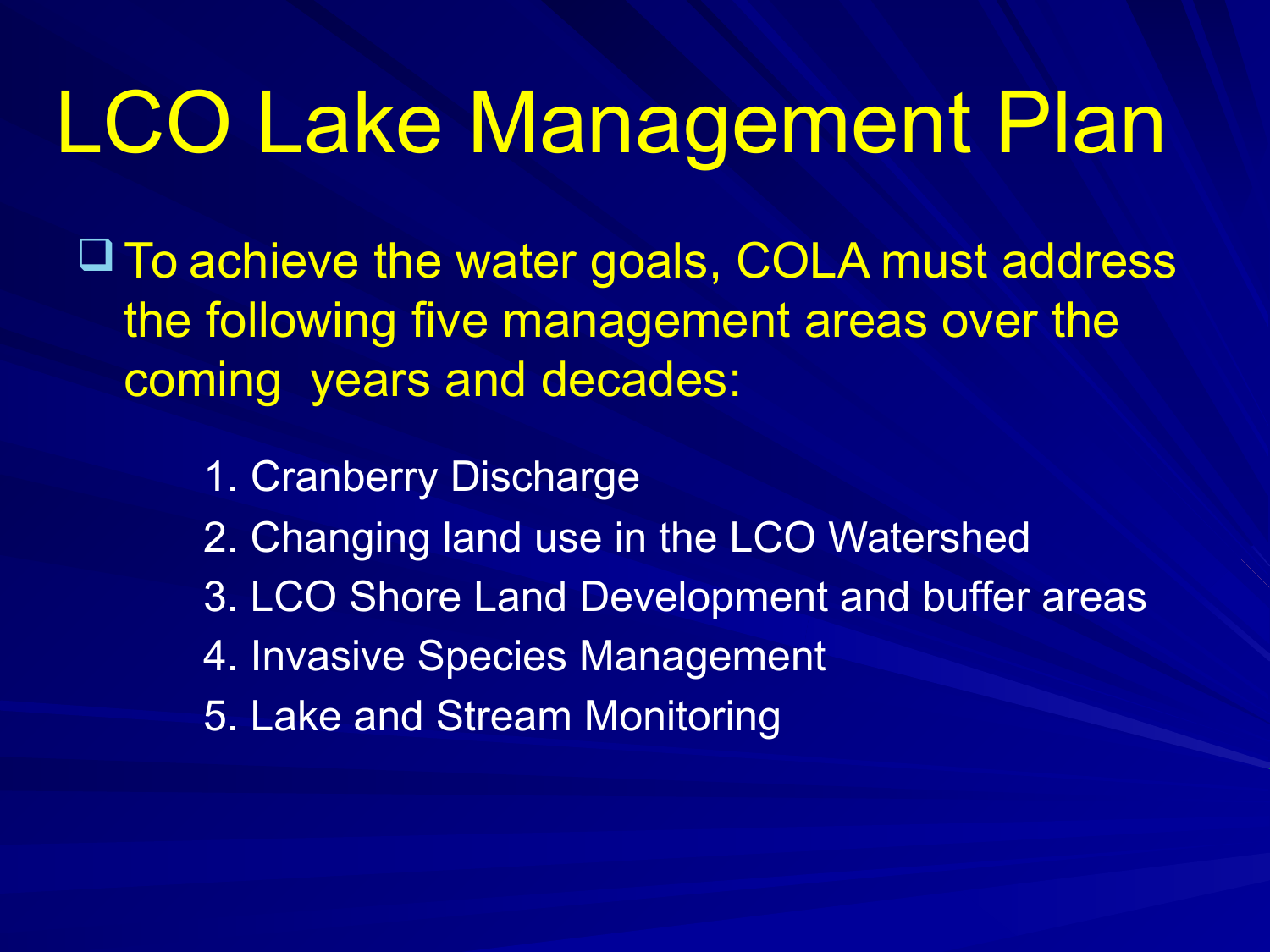#### LCO Lake Management Plan Cranberry Discharge

**Q COLA will work with the three cranberry** growers to eliminate their discharges to LCO by 2016

 COLA will investigate and determine if dredging and/or alum or iron chemical treatment of Musky Bay would be effective in reducing sediment phosphorus recycling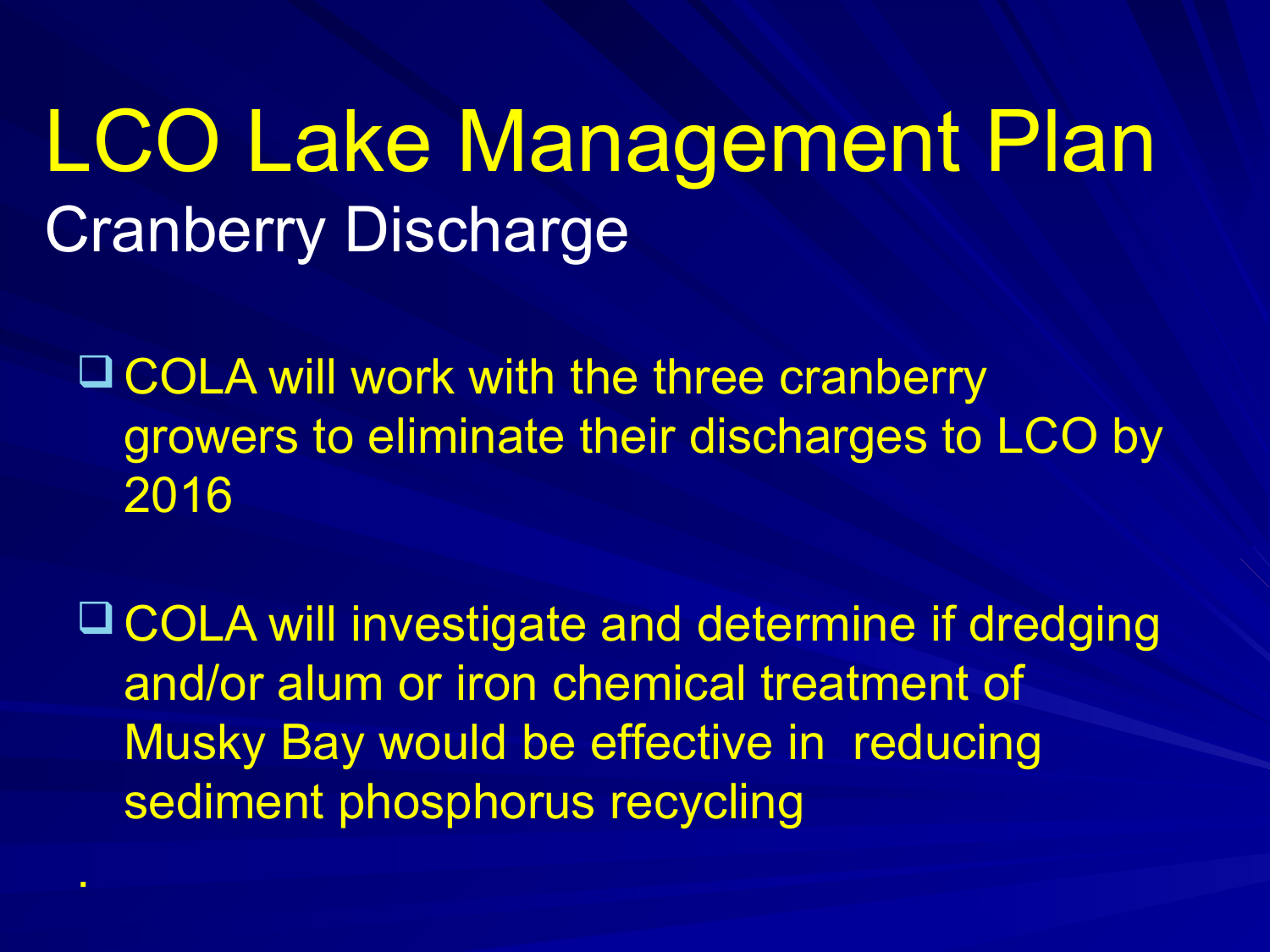LCO Lake Management Plan Cranberry Discharge (cont.)

 COLA will work with the Tribe and WDNR to develop and implement a plan to restore muskellunge spawning habitat in Musky Bay

 COLA will support Tribal efforts to establish water quality standards for LCO and to secure Treatment as State (TAS) status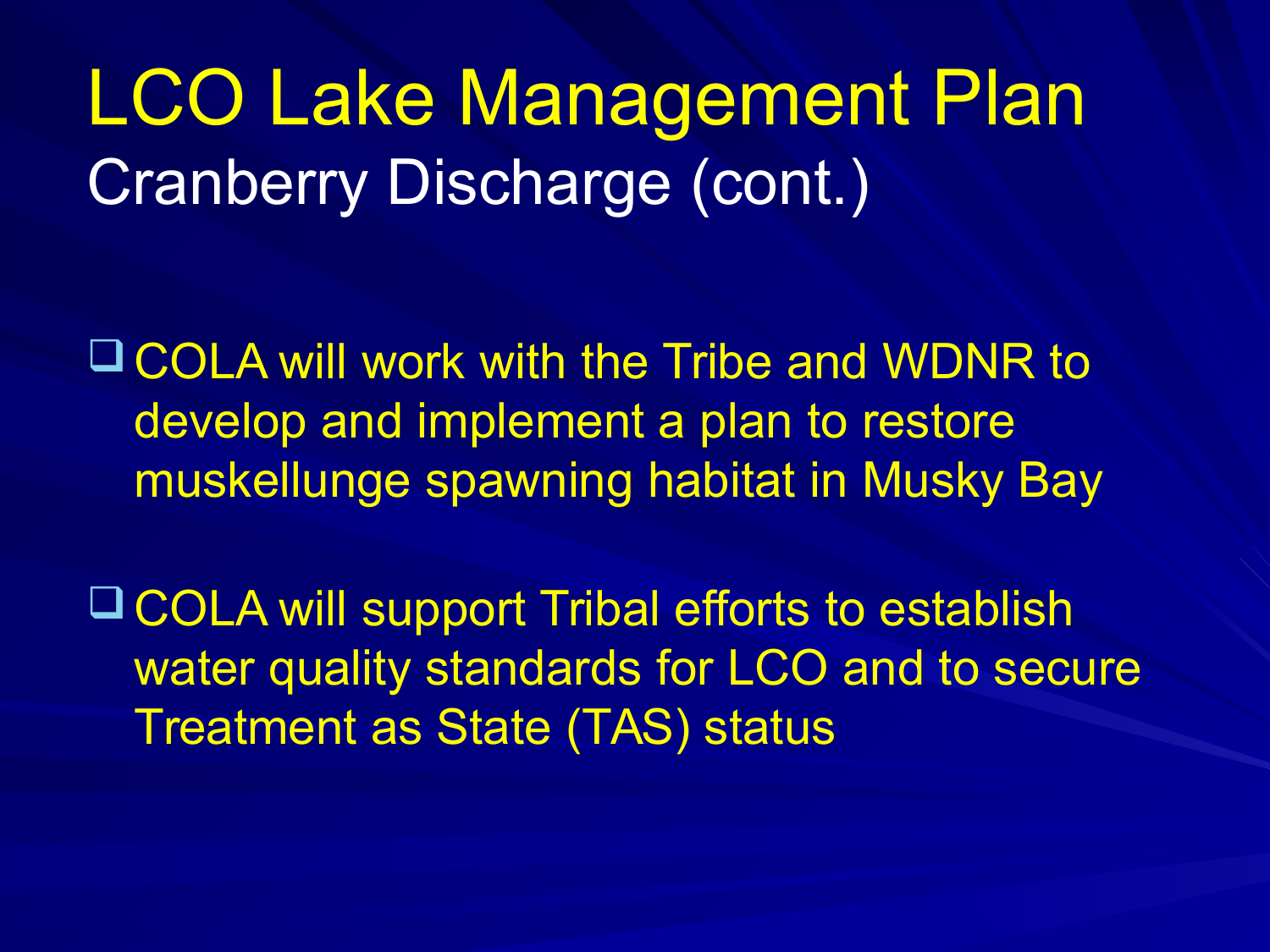LCO Lake Management Plan Changing Land Use in the LCO Watershed

 COLA will evaluate formation of a Lake Management District and make a recommendation to the COLA membership

 COLA will seek to acquire agricultural land on the south side of LCO east bay COLA will work closely with the Tribe to determine

how best to buffer and protect Osprey Creek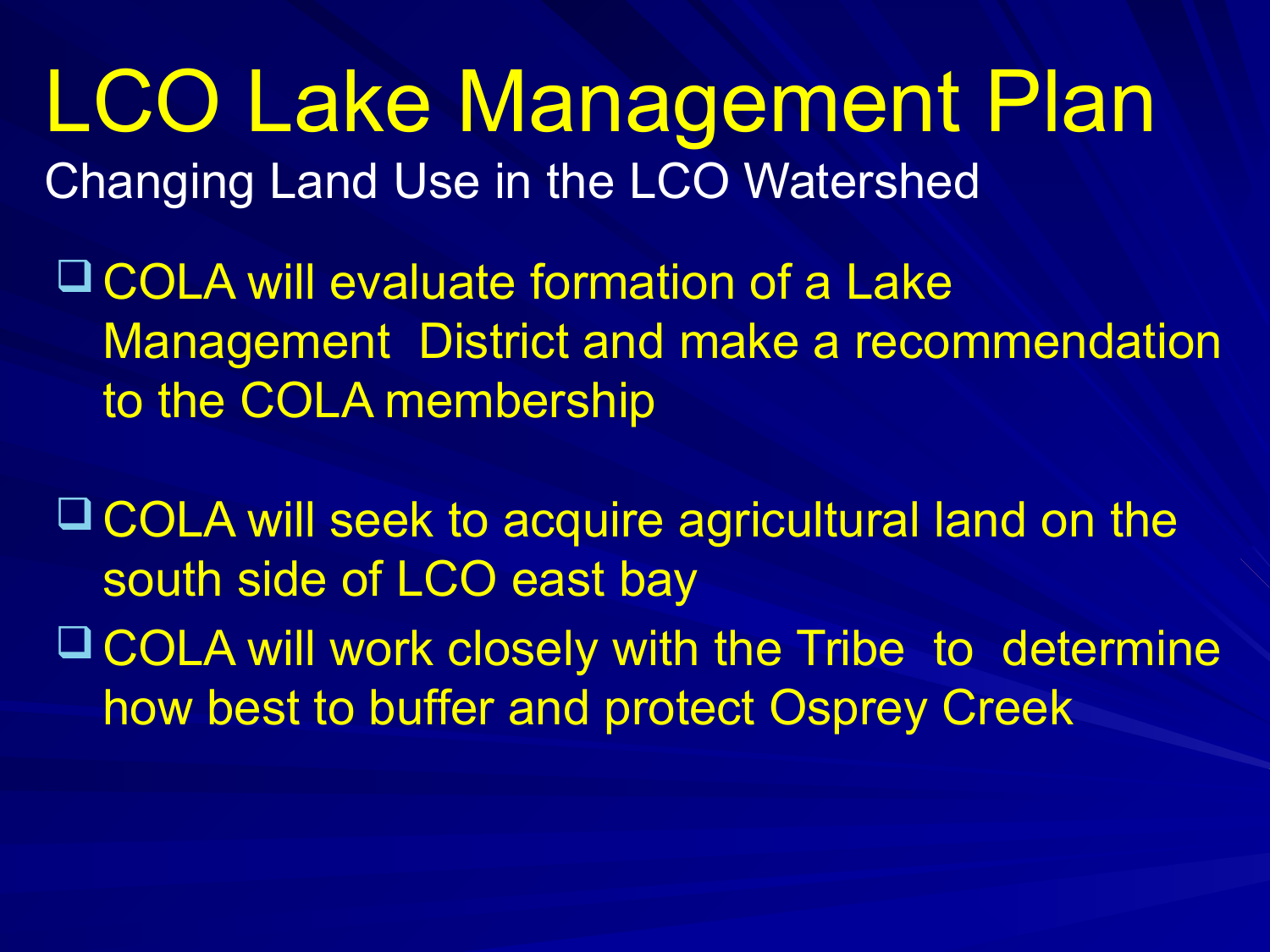LCO Lake Management Plan Changing Land Use in the LCO Watershed (cont.)

 COLA will work with the other lake associations, WDNR, County and the Tribe to insure forest BMP's are implemented in the LCO watershed

 COLA will work with the other lake associations, WDNR, County and the Tribe to monitor, advance and help pay for agriculture BMP's for row crop/animal operations in the LCO watershed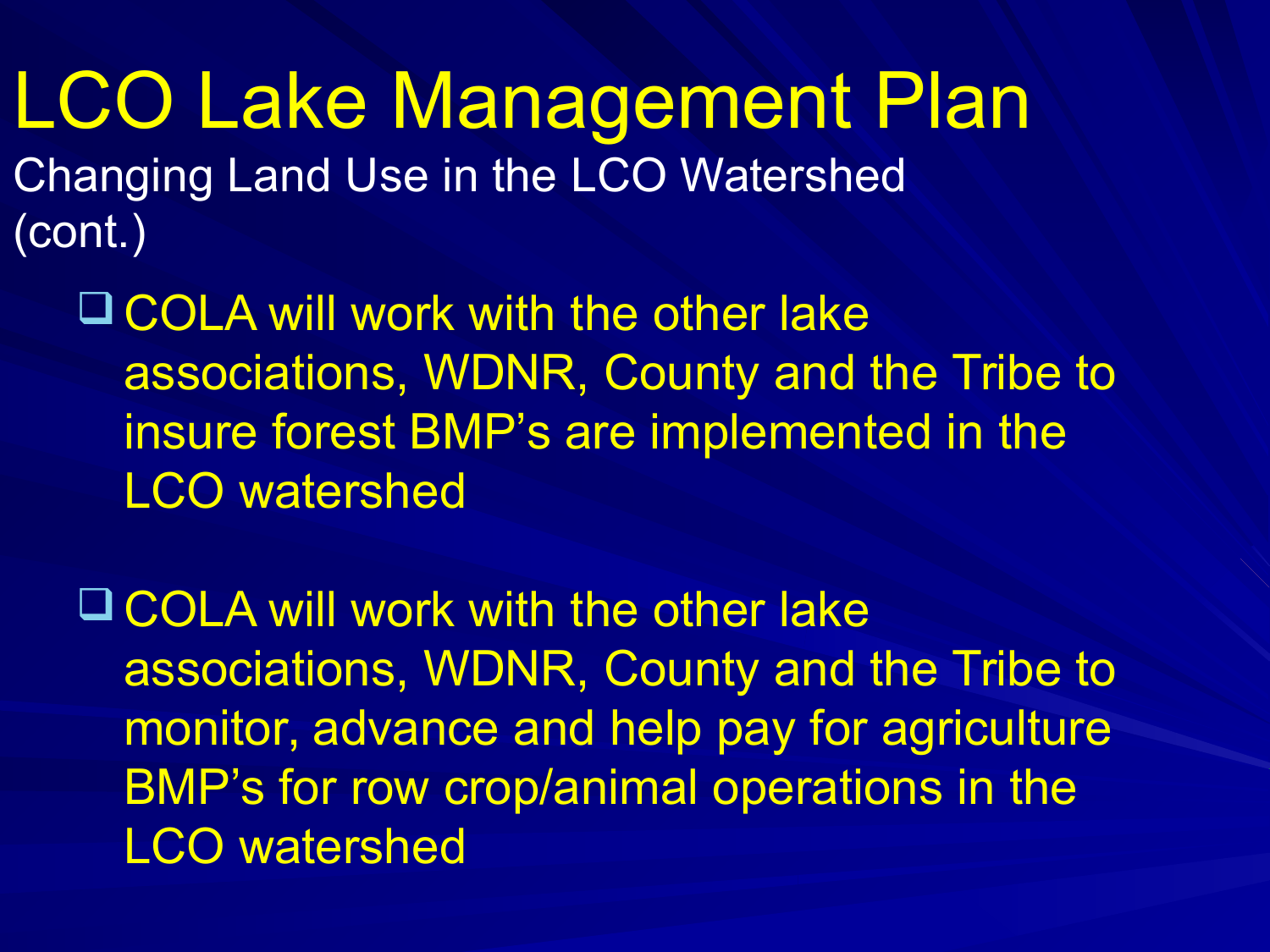LCO Lake Management Plan Changing Land Use in the LCO Watershed (cont.)

 **COLA will work with the other County, lake associations, and the Tribe to enact a low impact development ordinance that applies to the 68,000 + acre LCO watershed. The ordinance should**:

- Require the first 1.25 inches of runoff from new development be treated on site
- New development required to minimize soil compaction on D soils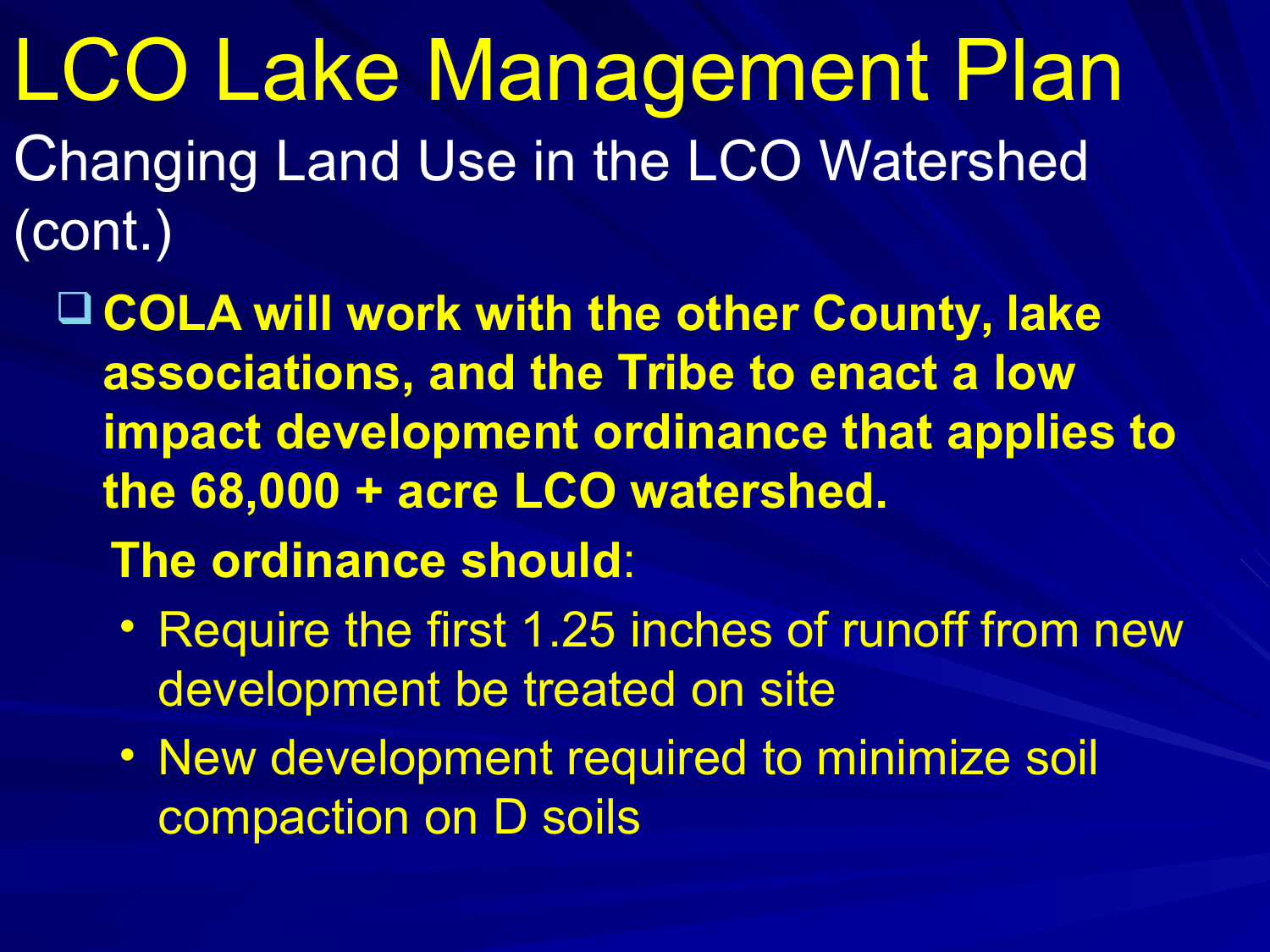#### LCO Lake Management Plan LCO Shore Land Development and Buffer Areas

 COLA will support Sawyer County in the updating and implementation of the Shore land Zoning Ordinance by:

- Advocating for minimum low impact development and better site design requirements
- Reviewing and taking a position on any variance requests that effect LCO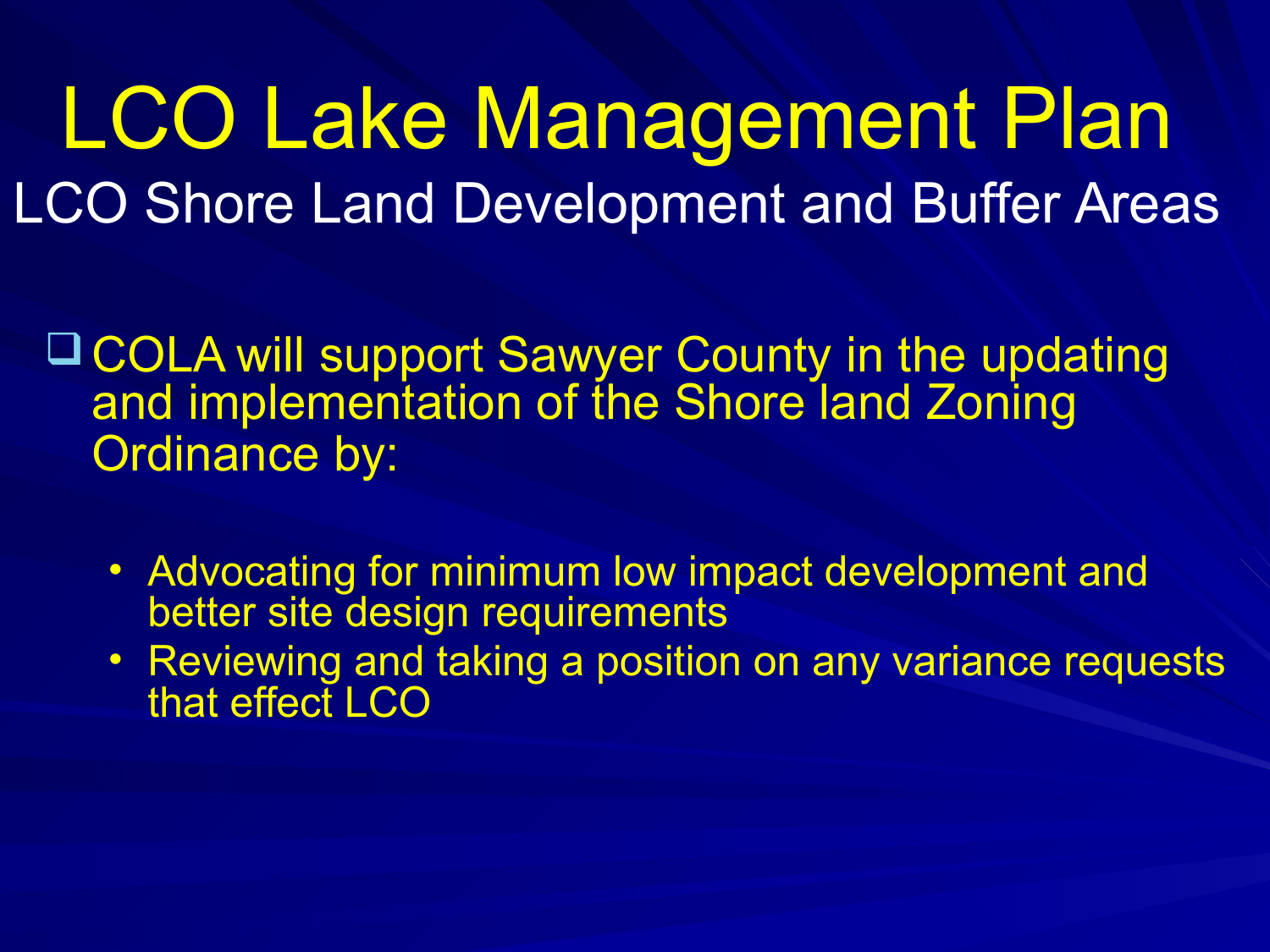LCO Lake Management Plan **LCO Shore Land Development and Buffer** Areas (Cont.)

 COLA will work with Sawyer County and WDNR to achieve establishment of shore line buffer zones on 100% of LCO lake front properties

 COLA will work with Sawyer County to actively review compliance with County septic tank requirements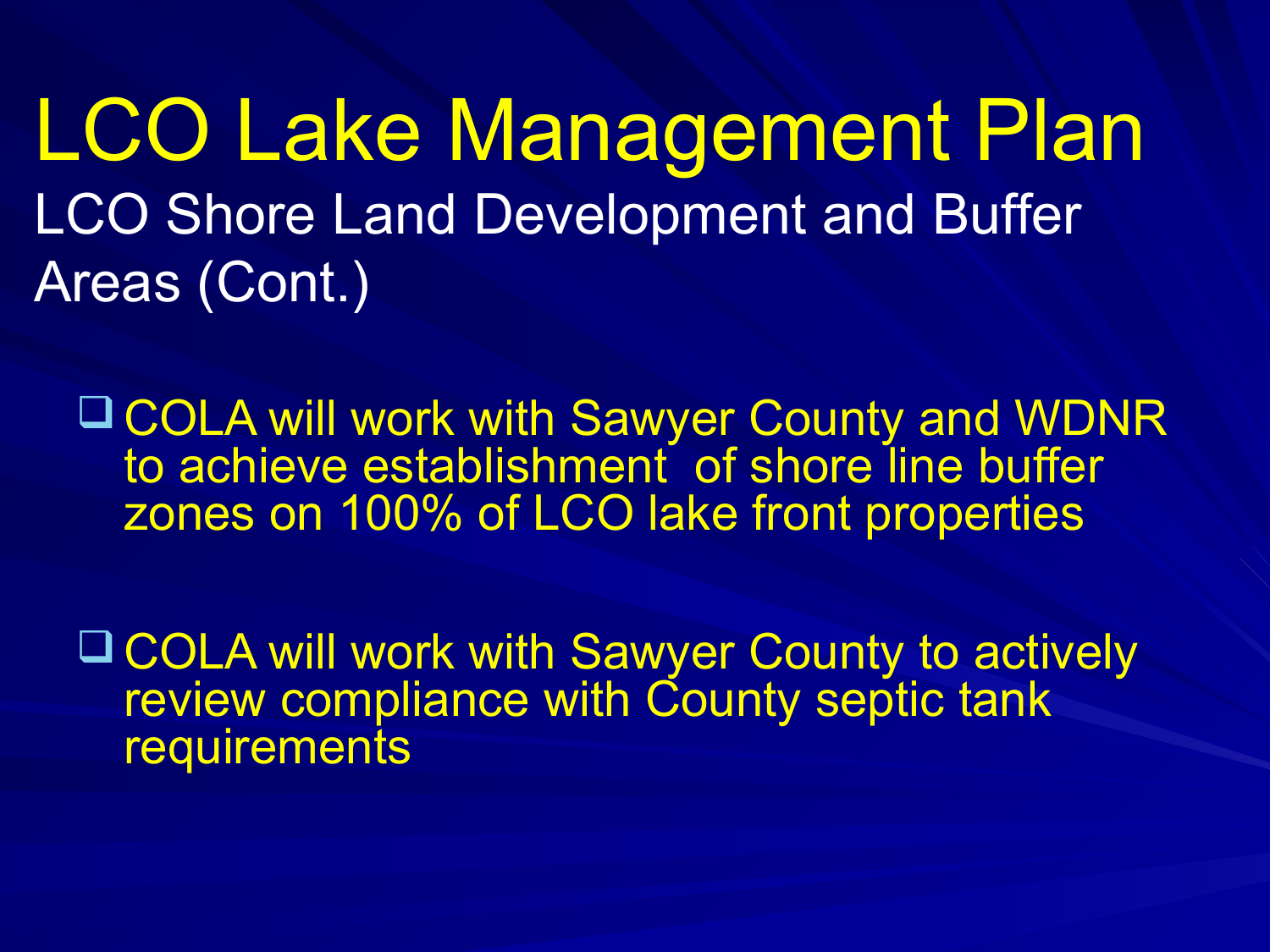LCO Lake Management Plan Invasive Species Management

 COLA will continue to aggressively carry out herbicide treatments to control Curly Leaf Pond Weed infestations in LCO

 COLA will work with Sawyer County to track forest invasive species and assist in efforts to control their introduction and spread

 COLA will maintain the clean boat program to help prevent introduction of evasive species into LCO